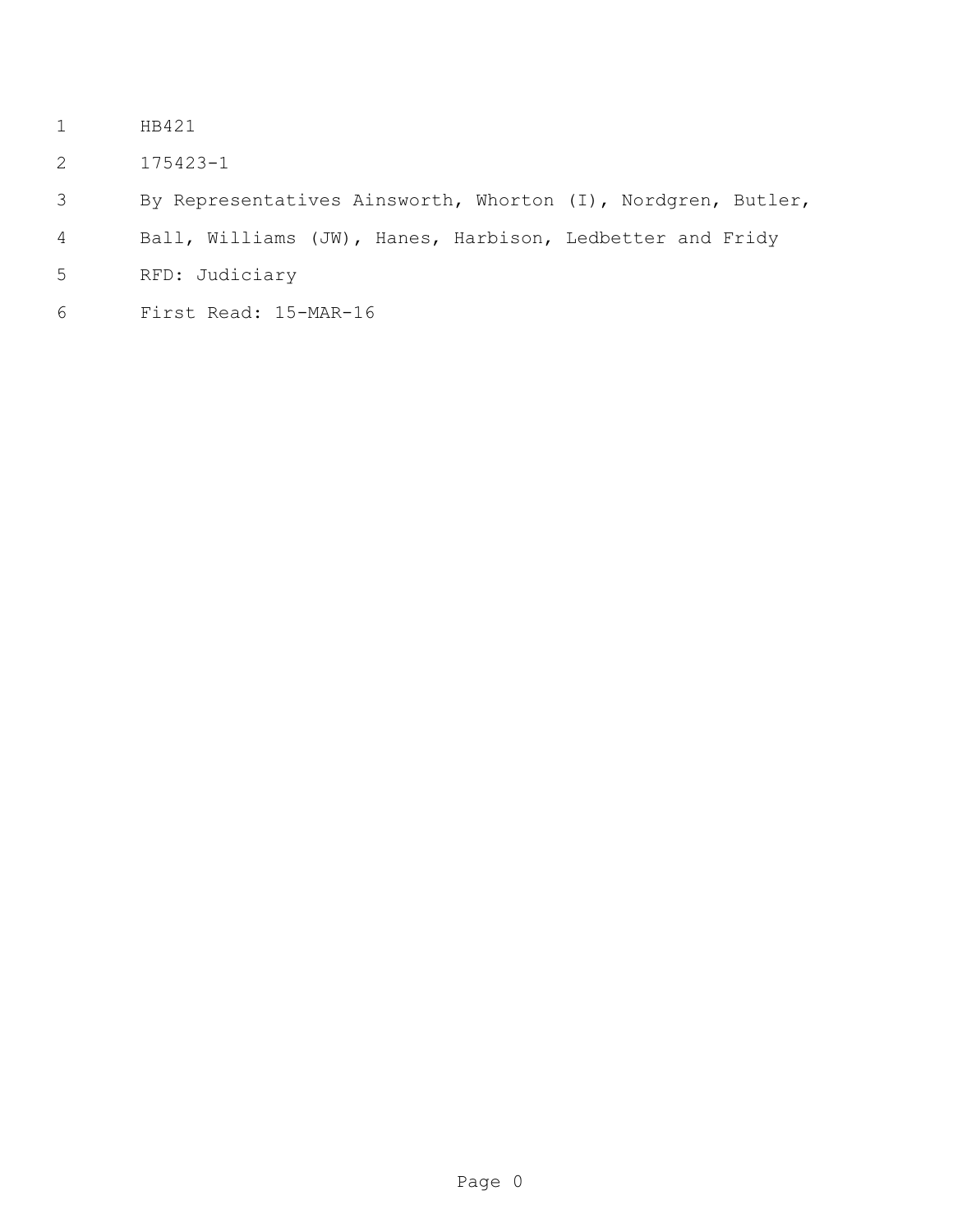175423-1:n:03/08/2016:PMG/th LRS2016-1020 SYNOPSIS: Existing law provides for certain crimes relating to sexual offenses by school employees involving a student. This bill would create the crime of prohibited contact between a school employee and student and make the crime a Class A misdemeanor or Class C felony. Amendment 621 of the Constitution of Alabama of 1901, now appearing as Section 111.05 of the Official Recompilation of the Constitution of Alabama of 1901, as amended, prohibits a general law whose purpose or effect would be to require a new or increased expenditure of local funds from becoming effective with regard to a local governmental entity without enactment by a 2/3 vote unless: it comes within one of a number of specified exceptions; it is approved by the affected entity; or the Legislature appropriates funds, or provides a local source of revenue, to 27 the entity for the purpose.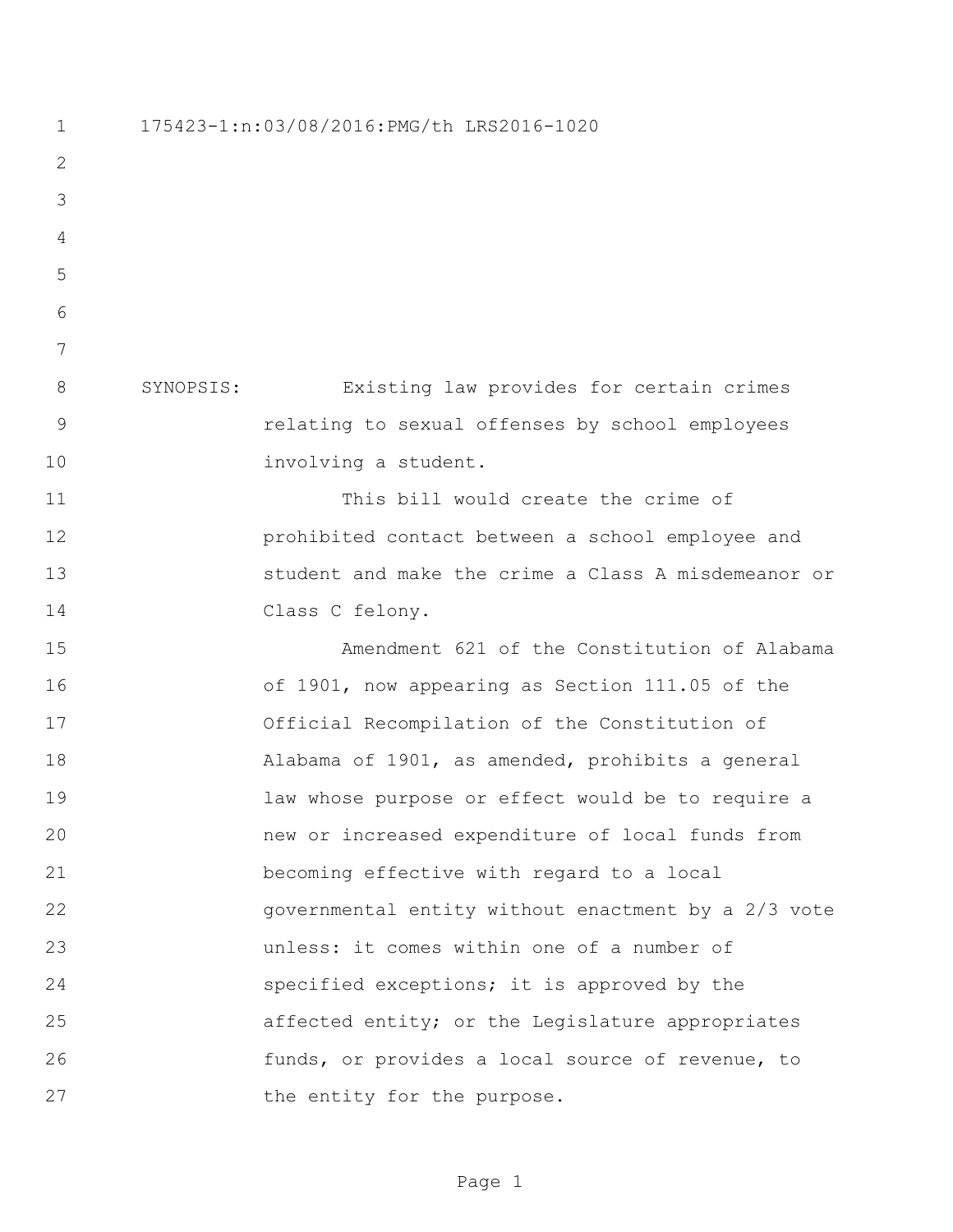The purpose or effect of this bill would be to require a new or increased expenditure of local funds within the meaning of the amendment. However, the bill does not require approval of a local governmental entity or enactment by a 2/3 vote to become effective because it comes within one of the specified exceptions contained in the amendment. A BILL 10 TO BE ENTITLED 11 AN ACT 13 Relating to schools; to add Section 13A-6-84 to the Code of Alabama 1975, to create the crime of prohibited contact between a school employee and student; to make the crime a Class A misdemeanor or Class C felony; and in connection therewith would have as its purpose or effect the requirement of a new or increased expenditure of local funds within the meaning of Amendment 621 of the Constitution of Alabama of 1901, now appearing as Section 111.05 of the Official Recompilation of the Constitution of Alabama of 1901, as amended. BE IT ENACTED BY THE LEGISLATURE OF ALABAMA: Section 1. Section 13A-6-84 is added to the Code of Alabama 1975, to read as follows: §13A-6-84.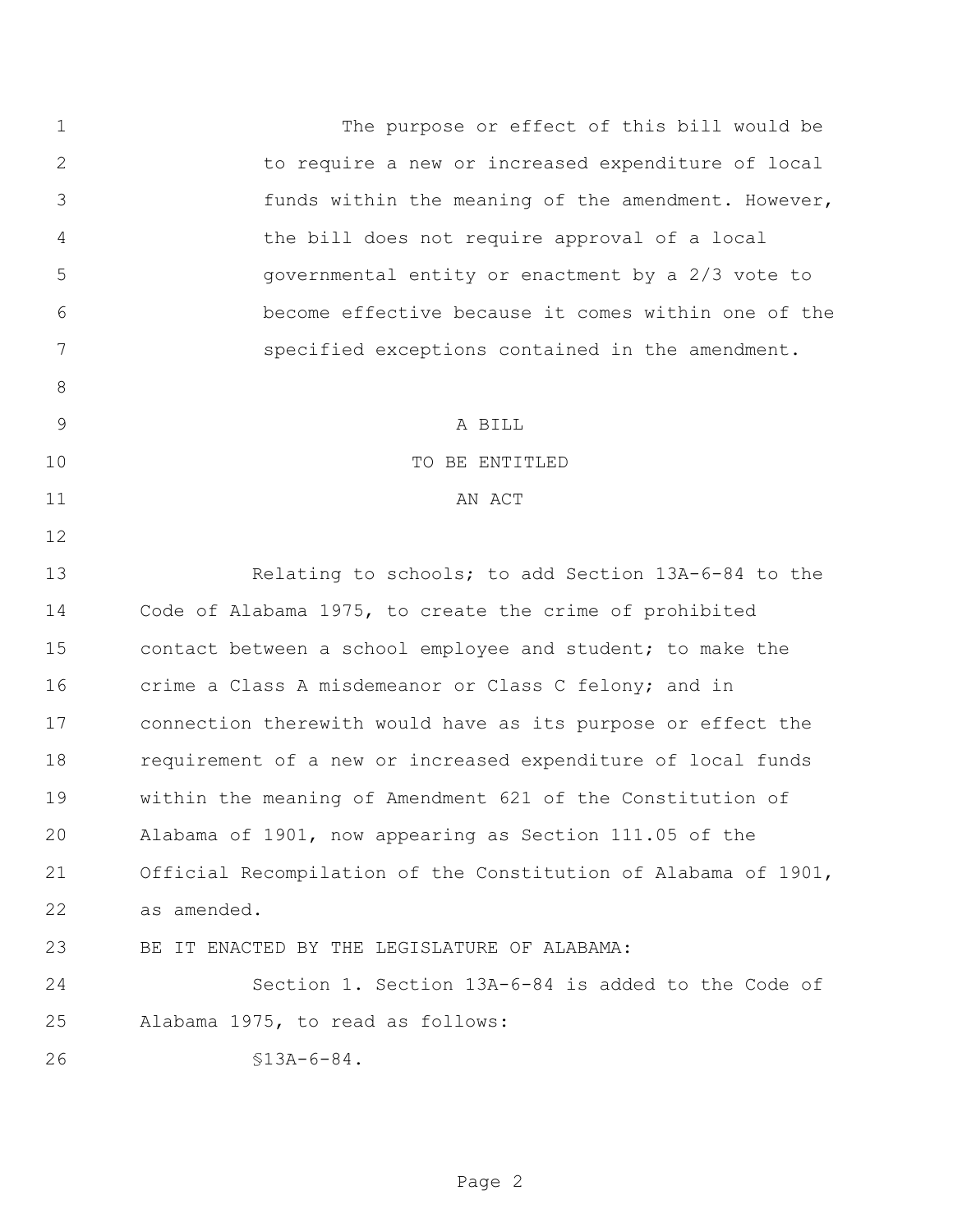(a) A person commits the crime of prohibited contact between a school employee and student if he or she does any of the following:

 (1) Being a school employee, has communication with a student who is under the age of 19 years or enrolled in school pursuant to the Individuals with Disabilities Education Act, anonymously or otherwise, by telephone, mail, social media, or any other form of written or electronic communication, with the intent to arouse or gratify the sexual desire of himself or herself or of the student.

 (2) Being a student who is under the age of 19 years or enrolled in school pursuant to the Individuals with Disabilities Education Act, has unsolicited communication with 14 a school employee, anonymously or otherwise, by telephone, mail, social media, or any other form of written or electronic communication, with the intent to arouse or gratify the sexual desire of himself or herself or of the school employee.

 (3) Being a school employee, intentionally surveils the sexual or genital parts of a student who is under the age of 19 years or enrolled in school pursuant to the Individuals with Disabilities Education Act, with or without the aid of an electronic device, in a manner that invades the reasonable expectation of privacy of the student.

 (4) Being a student who is under the age of 19 years or enrolled in school pursuant to the Individuals with Disabilities Education Act, intentionally surveils the sexual or genital parts of a school employee, with or without the aid

Page 3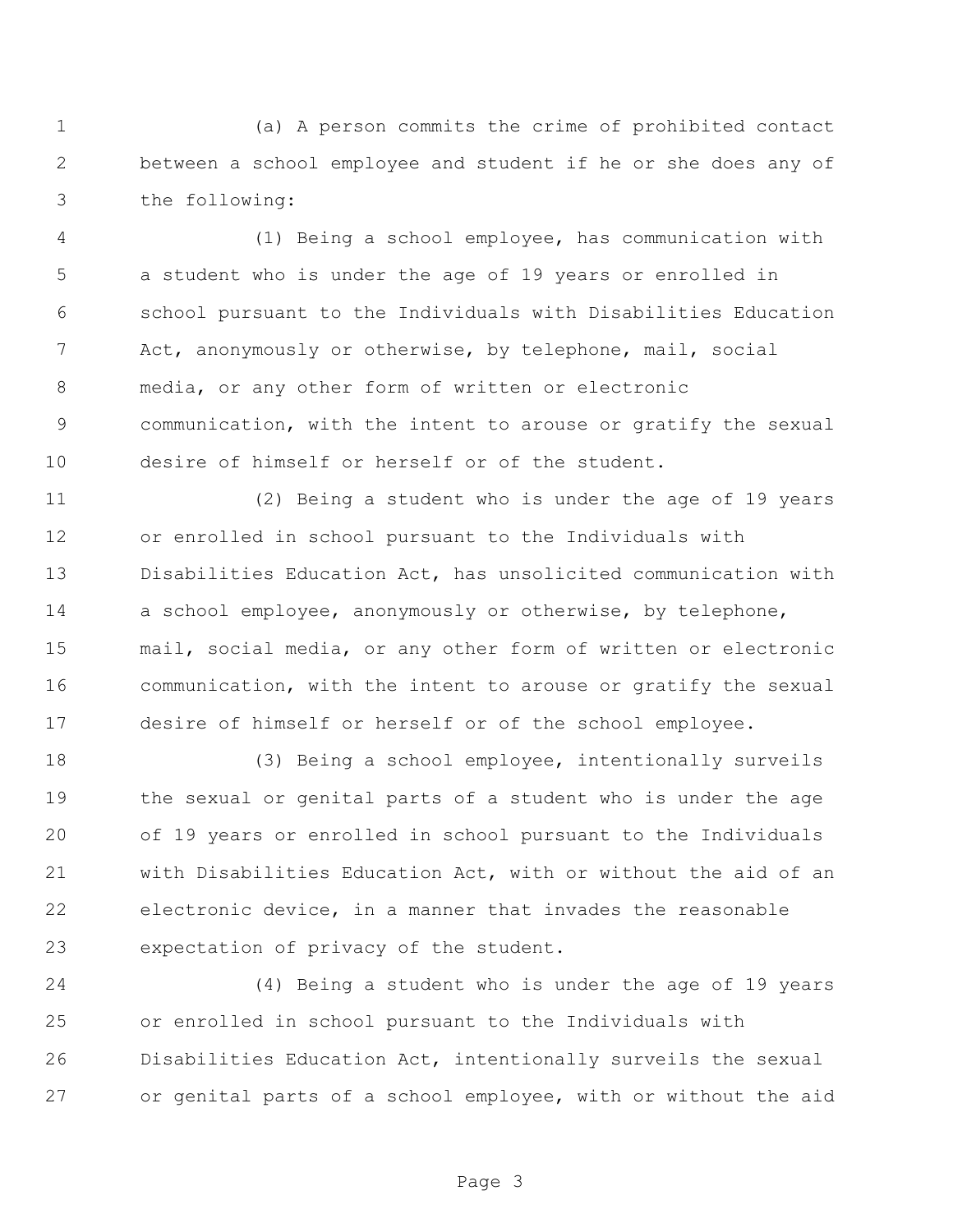of an electronic device, in a manner that invades the reasonable expectation of privacy of the school employee.

 (b) As used in this section, the following words shall have the following meanings:

 (1) REASONABLE EXPECTATION OF PRIVACY. Includes, but is not limited to, an expectation by a person of having his or her sexual or genital parts covered with clothing, and of being in a gender segregated area or room designed or utilized for partial or full undress.

 (2) SURVEIL. The secret observation of the activities of another person for the purpose of invading the privacy of the person observed.

 (c) Consent is not a defense to a charge under this section.

 (d) The crime of prohibited contact between a school employee and student is a Class A misdemeanor, except that a second or subsequent conviction is a Class C felony.

 Section 2. Although this bill would have as its purpose or effect the requirement of a new or increased expenditure of local funds, the bill is excluded from further requirements and application under Amendment 621, now appearing as Section 111.05 of the Official Recompilation of the Constitution of Alabama of 1901, as amended, because the bill defines a new crime or amends the definition of an existing crime.